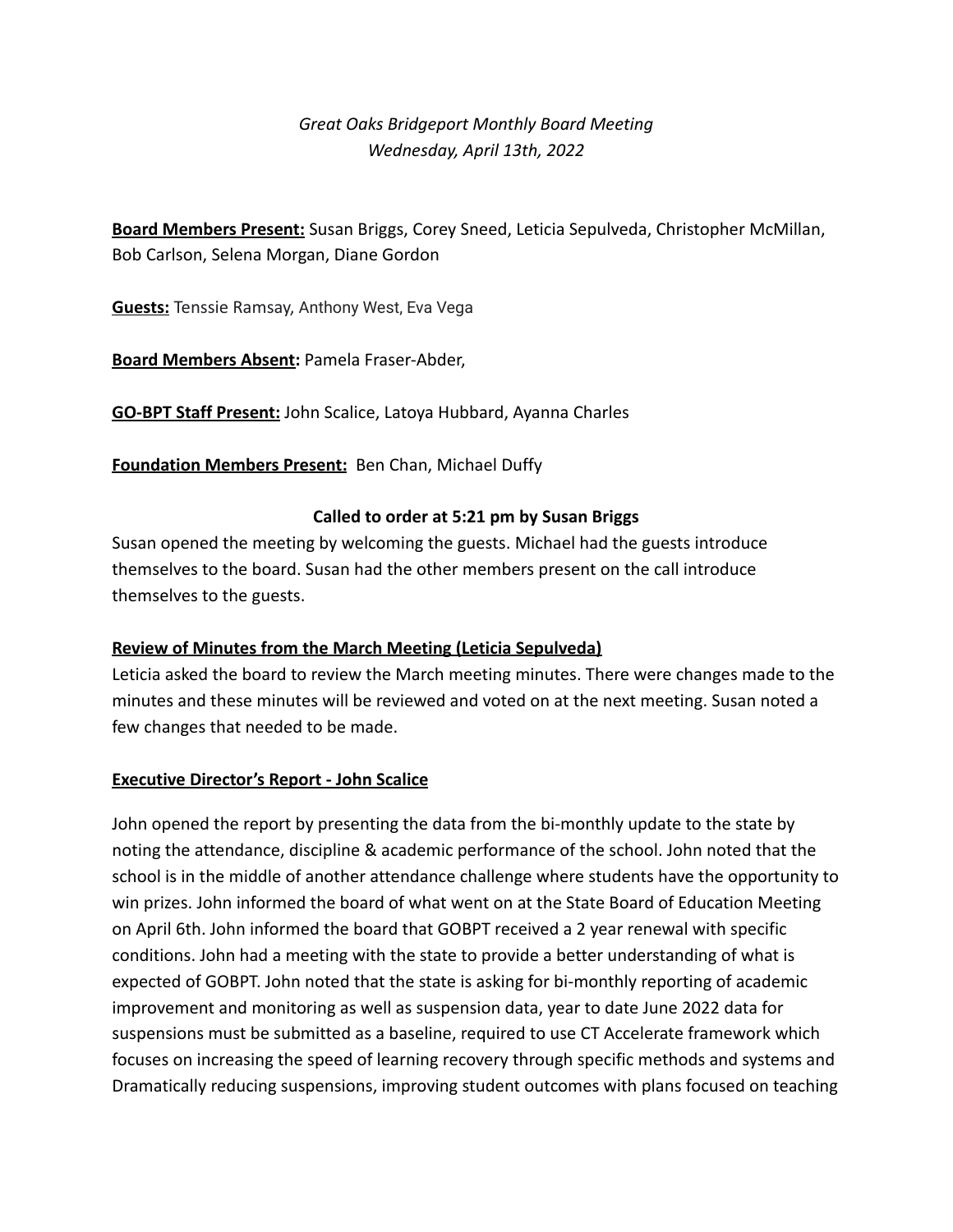and reteaching expectations, developing interventions and identifying root causes for behavioral issues.

John went over the key components of CT Accelerate: online recovery, enrichment, and other opportunities provided through Apex learning/ EdMentum at no cost to schools, Strategies regarding Tier 1 instruction shifts aligned to best practices, CSDE Acceleration Cycle (Prioritize, Plan and Partner, Monitor and Adapt, Feedback to Engage and Evaluate and Sustain), CT aligned Priority Standards to SBAC Blueprint for Middle School Assessment (Connecticut Summative Assessment), Supplemental Instructional Curriculum through Achieve the Core for math and ELA, Technical and Implementation assistance and coaching, grant opportunities to fund summer school recovery and enrichment.

Corey inquired if there are different points of data where information is being captured during this process so that GOBPT can monitor, manage and inspect the progress. John replied that GOBPT previously used NWEA testing and now uses Exact Path and SBAC testing which is pushed out by the state every 2 months.

Susan inquired about clarification of what Exact Path is. John informed Susan that it is a formal assessment that changes the level of questioning based on student answers and it is predictive to the SBAC and it gives an idea of the key components to reading and math fluency and it helps assess and create a program for our students the data from Exact Path is used to create individual learning plans that a run by fellows.

John noted that a part of the process is developing a plan. GOBPT has a target goal to turn around a plan by April 29th for initial review, to submit by May 9th. John noted that it would get it approved by the end of May with 30 days to implement and put the school in alignment with summer work. This is also when the CSDE personnel are significantly more available to have them potentially be able to come and support small groups of teachers, administration team and operations team around implementation, development or combining of programs.

John also stated that the Academic Committee will be getting an initial draft of this plan prior to submission as well as Shakira at the State who is offering to provide feedback prior to May 9th.

John informed the board that GOBPT's will be doing a "5 Why"protocol for the academic corrective action to uncover the root cause for slow student growth. John stated that once the root cause is uncovered it will turn into action steps and then turned into SMART Goals that are specific, measurable, and obtainable and timely goals. As well as utilizing the inclusion of student voice and outside resources which have been shown to increase student engagement.

John informed the Board about the suspension reduction corrective action that GOBPT will be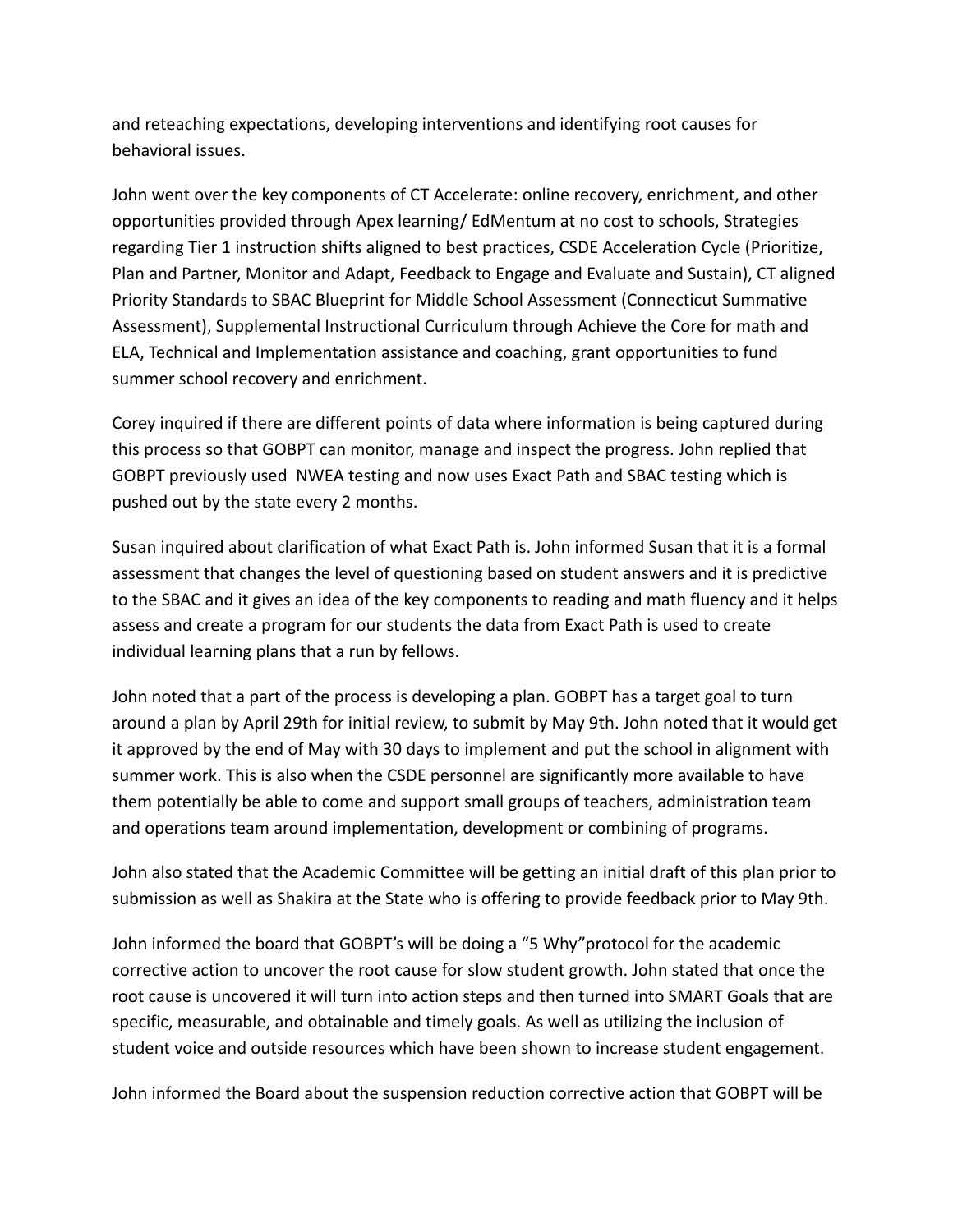utilizing the Fishbone Protocol since GOBPT has identified a lot of the root causes. John noted that GOBPT should be looking at suspension at a broader community lens with regard to how GOBPT will approach partner opportunities for proactive disciplinary strategies to see where they are going to be able to fit in in terms of helping the implementation of the plan. John stated that this will also call for student voice and outside resources since the students are the ones who engage in corrective restorative practices.

## **Director of Operations Report - Latoya Hubbard**

Latoya opened up the operations report by giving an enrollment update noting that GOBPT's current enrollment is at 586 students with 160 applications. Latoya noted that GOBPT still has 50% of seats open in the 6th grade. Michael inquired if any of the guests on the call had people they would like to refer GOBPT to and how would they do so. Latoya informed Michael that they would go to the GOBPT website and apply through SchoolMint to get the ball rolling on the application process and if they are having any trouble they can contact the main office for assistance. Bob inquired about the reason for the drastic increase in applications to which Latoya noted that once the postcard mailing went out to families the application numbers increased. Latoya informed the Board that after running the lottery on Friday April 8th 83 seats were offered and that there are currently 75 students on the waitlist. Latoya noted that the Operations team is calling the families of rising 6th graders in the district to offer them seats and walk them through filling out an application. Latoya noted that she will provide an update at the next board meeting.

Latoya informed the Board on the marketing efforts which include phone banking, multimedia campaign, postcard mailing and an Open House on April 27th.

Latoya noted that GOBPT completed the intent to return survey with staff with 80% of staff intending to return, 14% of staff replied maybe to discuss other opportunities or roles, and less than 10% replying as a no which were previously reported. Susan commended the number of staff intending to return. Bob inquired if there was a way on the survey to see why staff aren't returning. Latoya replied that there is an opportunity for staff to fill out why they are not returning. Latoya also noted that John & herself conduct mid-year check-in's to get an idea of how people are feeling and that a lot of the reasons are very positive such as grad school or other opportunities with the few staff members that are leaving due to GOBPT not being the best fit for them. Bob noted that conducting exit interviews is always best practice to use a source of information to benefit the school.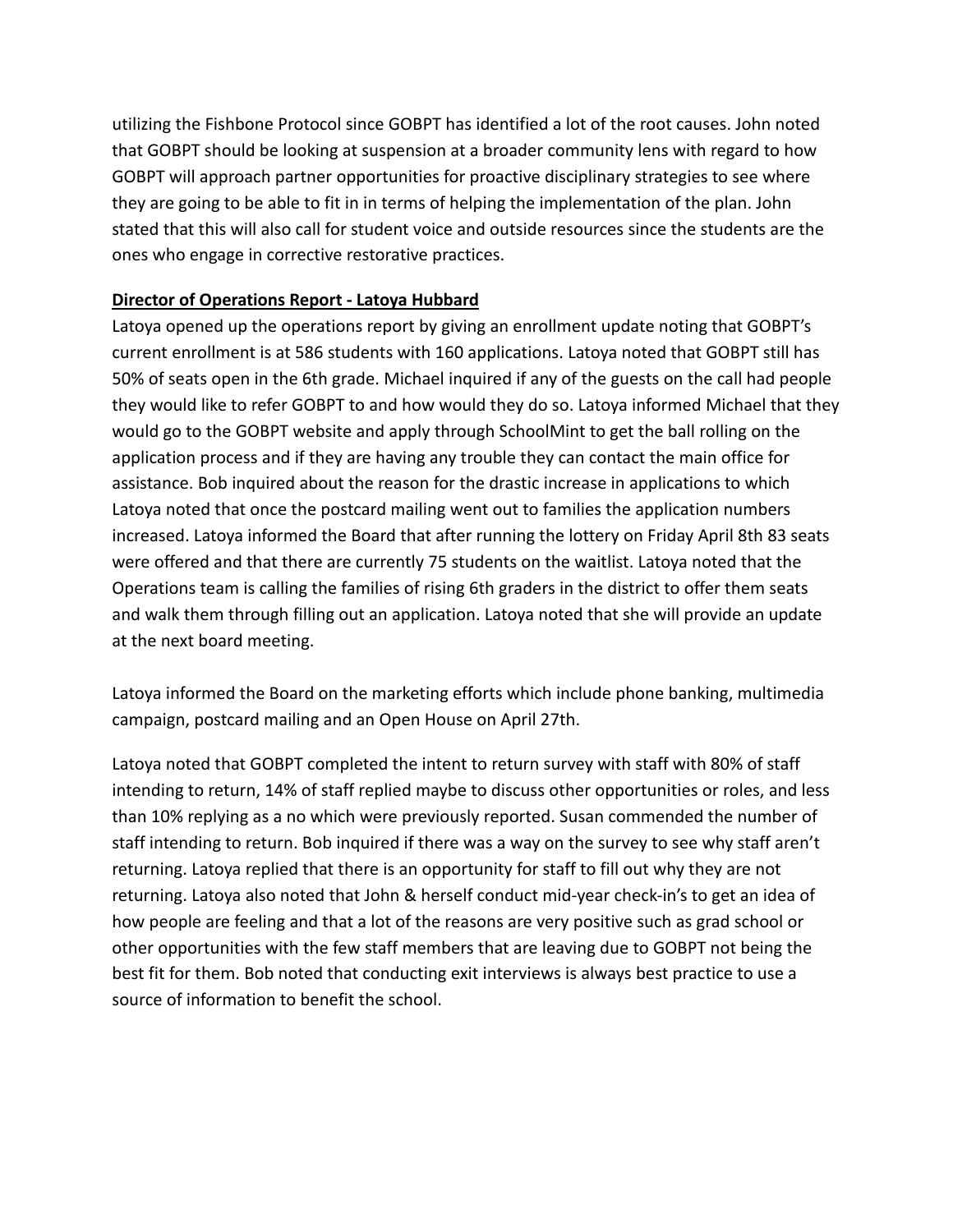Latoya provided the Board with an update on teacher certification noting that 88% of staff is currently certified and the other 11% are pending approval from the CSDE. Latoya noted that 32% of staff have certification licenses expiring this summer, based on the CSDE 16 week turnaround GOBPT has a target date to submit applications for expiring certifications by April 30th. Latoya stated that applications expiring in the fall of SY 2022-2023 will be submitted by July 30th. Corey inquired about what the tracking mechanism is to ensure the process after applications have been completed. Latoya informed Corey that due to certification being a part of GOBPT's corrective action in the last charter renewal process John and Latoya have a bi-monthly check-in with the CSDE and that there is a shared spreadsheet with the CSDE. Latoya also mentioned that they keep a folder for each staff member with notes and copies of applications and emails submitted so there is a clear record of all communication with the CSDE who have been transparent in the fact that they have been behind in reviewing applications. Latoya noted that they also keep track of any changes such as the CSDE no longer accepting electronic transcripts due to them being behind they are asking for them to be mailed in. Latoya stated that instead of the past practice of the bi-monthly meetings that it will be up to her to ensure that this information is being followed up on a monthly basis.

Susan inquired if the CSDE is wanting GOBPT not to hire staff who aren't certified. To which Latoya replied that in the past there has been guidance stating that you can hire staff that aren't certified as long as they were able to be certified. Latoya noted that she and John met with the State today and that was a question that they asked and are waiting on a response to. However, Latoya noted that they are doing the best they can in this trying time coming out of a pandemic during a national teacher shortage and that they are doing their best to hire certified teachers or teachers that have the qualifications to become certified which will be made retroactive back to their start date. Bob inquired about the state possibly relaxing some of the rules around bringing back retired teachers to which Latoya replied that she believes so but that she doesn't have all of the details. Latoya noted that she is aware of the state making provisions for teachers with expired certifications to get recertified without having to go back to school and take additional courses or exams. Latoya also stated that prior to the pandemic when they would post a position they would receive 20-30 applicants and now they are only seeing about 2-3 showing that educators are leaving the profession, moving or not interested in working in an urban district school.

Latoya informed the Board that GOBPT received a call from Horizons Camp at Sacred Heart University to inform them that Great Oaks was selected and offered 6 seats for Middle School students to participate in Horizons Camp. Latoya noted that it is a very difficult camp to get into due to students being accepted in Kindergarten and then they stay with the program until High School. This program offers PSAT and SAT prep, college vVisit opportunities, academic and extracurricular activities, and a mentor that will work with them through college. These 6 seats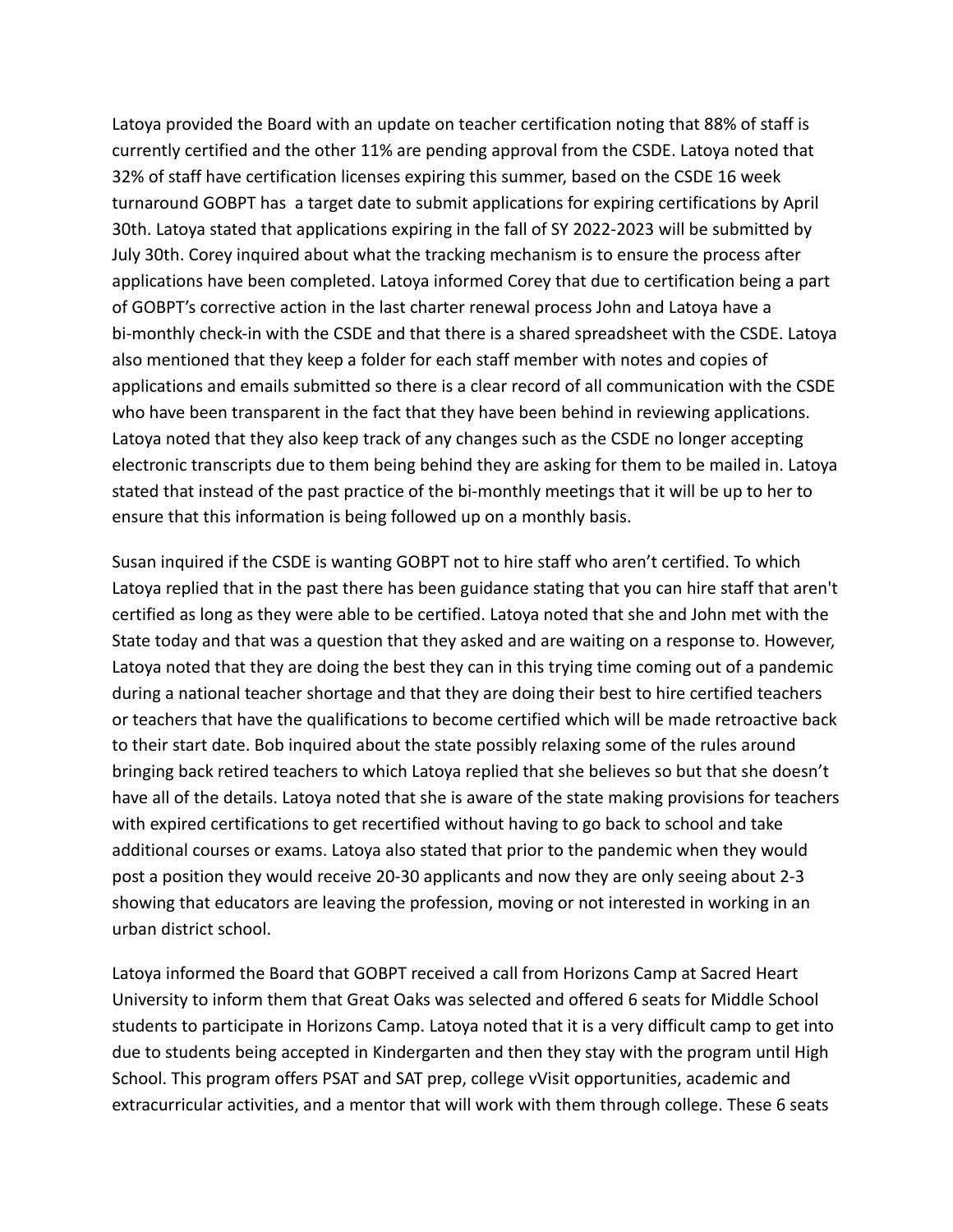are offered on a first come, first serve basis, and parents will need to go through the application process and meet the qualifications which will include: qualifying for free and reduced lunch and willing to partner with Horizons throughout their middle school and high school experience. Horizons is also offering summer work opportunities for teachers and fellows.

Latoya provided the Board with an operations team update stating that GOBPT was able to hire Cally Tinley as a PowerSchool and Ed Tech Administrator and Brianna Baker as a Long Term Temporary Office Coordinator.

Latoya also showed the Board a couple of pictures of the Middle School students on their first field trip to Roller Magic as well as that they will be attending the Dave & Buster's Field trip tomorrow.

# **Executive Director's Report - John Scalice (continued)**

John resumed the Executive Director's report by noting the math changes for the 21-22 SY. John informed the Board that small group focus for math instruction is being implemented which is a targeted instruction on targeted instruction on high-leverage skills, station rotation (varied skills throughout the lessor standards), math fluency practice (fast facts), remediation and extension through Exact Path, after school tutorial and weekly data teams.

John noted that the changes to teacher support are content specific Professional Development, reading and implementing math scope and sequence,instructional framework implementation class support around curriculum implementation strategies. John highlighted that there has been specific growth in key areas in 7th and 8th grade. John noted that one of the highest leverage strategies is indicated through the blueprint for math and functions. John noted that functions is a highly tested area on the SBAC assessment for 8th grade which is where they saw the most significant drops due to pandemic and distance learning. John noted that at the beginning of the year GOBPT had 11% of students approaching proficiency, 80% of students were level 1 or significantly below level. As of last month GOBPT has 50% of students approaching proficiency or proficient, 16% of students proficient or above proficient, 34% of students approaching proficient, and 15% of students were still at level 1 but had made significant improvement. John stated that for 7th grade one of the key indicators for math is ratios, mainly fractional ratios. John noted that at the beginning of the year GOBPT had 27% of students approaching proficiency. As of last month GOBPT has 12% of students above or at proficiency and 45% of students approaching proficiency with the level 1 students still on the radar but are still making strides within that indicator.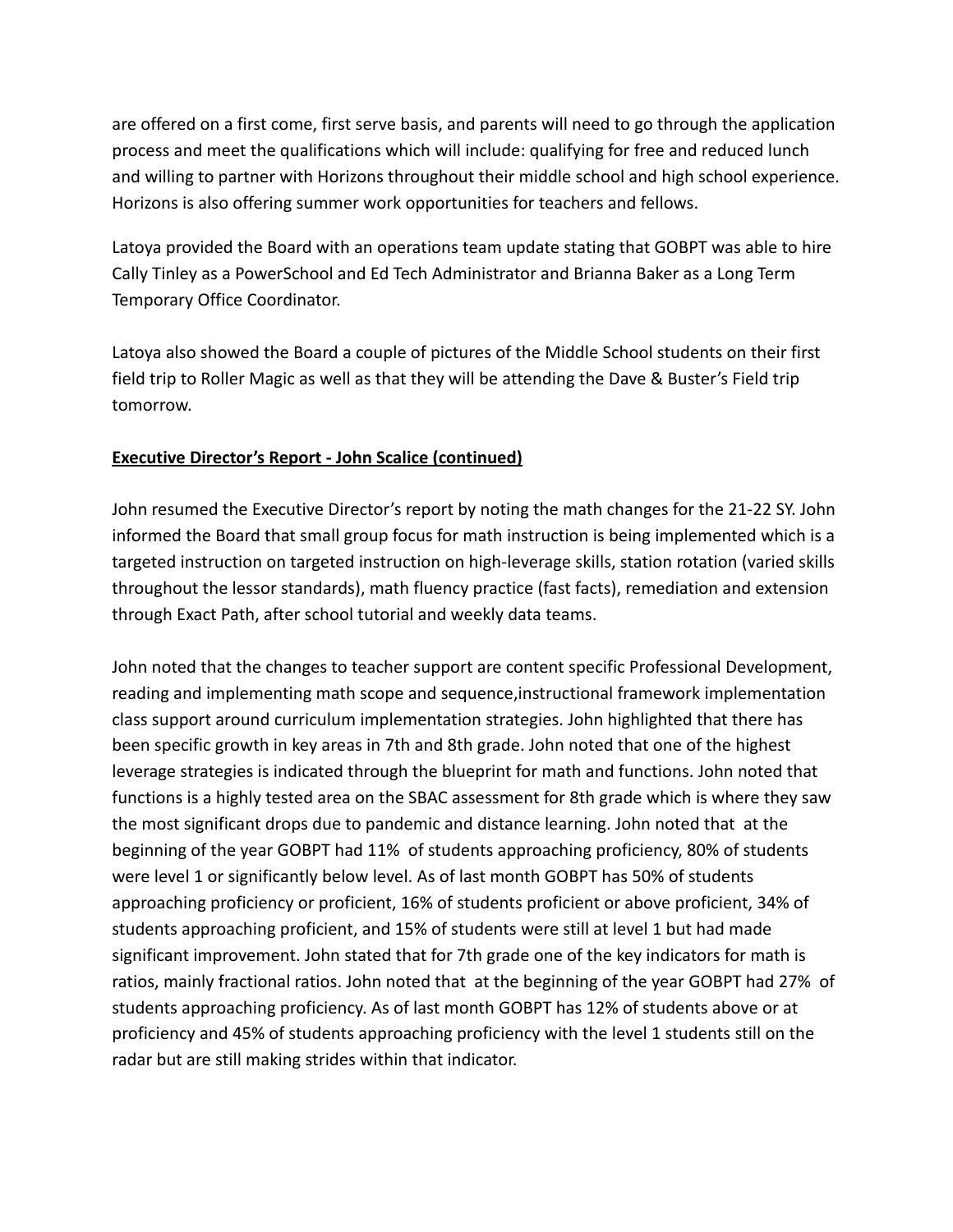John informed the Board that the math changes for the 22-23 SY are inclusion of Accelerate CT materials and resources, full-time math coach to be embedded in the classrooms at least 75% of the day working one on one with teachers in real time to provide in the moment feedback on instructional how to, Switching to MidSchool Math Curriculum grades 6-8, Student discourse oriented to allow students to talk about the math to assist the students in better understanding the math, Support reading fluency and application of math concepts , inclusion of STEM/Robotics Lab classes in middle and high school, creation of a math lab ,student support services during the day, Algebra 1A offered in 8th grade to get them on track to take Calculus by 12th grade, as well as offering Statistics, AP Calculus, AP Statistics, Foundations of Geometry, and Consumer Math courses all added to give students the opportunity to complete math requirements prior to going to college.

John informed the Board on the ELA changes for 21-22 SY being small group focus for ELA instruction, targeted instruction on high-leverage skills aligned to the SBAC Blueprint, station rotation (varied skills throughout the lesson aligned to core standards) vocabulary and curriculum aligned reading (fast facts), remediation and extension through Exact Path after school tutorial, weekly Data Teams.

John noted that the changes to teacher support are content specific Professional Development, reading and implementing more diverse and culturally relevant material, instructional framework implementation, In class support around curriculum implementation and teaching strategies. John highlighted that there has been specific growth in key areas in 6th grade is the application of vocabulary where GOBPT had 58% of students at level 2 and higher ELA were expected due to the 1% reduction in pandemic loss and 3% of students are at or above grade level. After a few months that number moved to 67% of students approaching proficiency and 10% of students at or above proficiency and only 23% of students in the level 1 area. John informed the Board that for 7th grade for reading literary text GOBPT had 37% of students at level 2 approaching proficiency, 5% of students at or above proficiency and after a couple of months by using the new approaches such as Exact Path which is embedded for an hour a week they have notice 54% of students approaching proficiency, and 64% of students total approaching or above proficiency.

Corey inquired if it would be possible for John to put together a spreadsheet to see these ratios so that this information could be shared. John noted that he already has that information and will have it readily available for the next meeting.

John informed the Board on the ELA changes for 22-23 SY which include : inclusion of Accelerate CT materials and resources, a full-time ELA coach (currently part time), Fish Tank curriculum.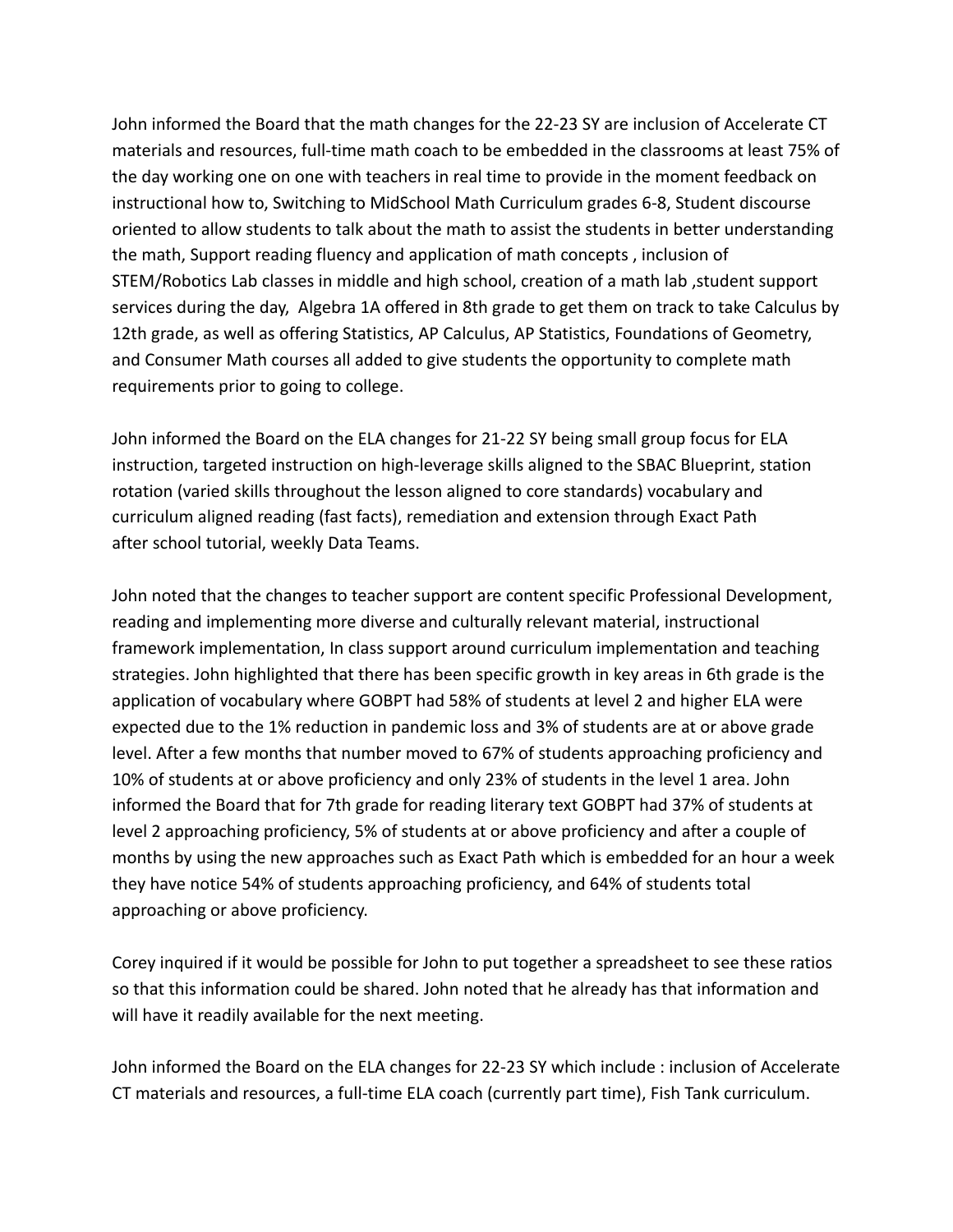Grades 6-10 teachers have found this to be very sStudent discourse oriented, cCulturally diverse and responsive and easily embedded fellow stations throughout another change being embedded is a creation of a college writing lab (student support services during the day) that all seniors are taking that was recommended by graduated students that visited during winter break noting that they wished that they did more writing, increasing Reading support through Fellows certified in the Orton Gillingham which is a multisensory reading approach (year 2) with 6 fellows who are Orton Gillingham trained and 3 of them are entering certification programs next year and are staying with GOBPT and the other 3 fellows are returning as year 2 fellows with hopes to add an additional 6 fellows to be trained in Orton Gillingham so the GOBPT has a full cohort of staff trained in Orton Gillingham to assist the most struggling readers, as well as the expansion of Content Area Reading (CAR) program which came from feedback from the High School teachers about Middle School stating that students are having a difficult time and are not having the skills to read unique texts based on content such as social studies teachers noting that students are having difficulty with primary source documents, and science teachers that students are struggling to decode the academic vocabulary in science articles and it is getting in the way of them understanding the main idea. This CAR course has been developed to have teachers teach very specific content strategies around primary source documents, science articles and vocabulary which is being piloted in 10th grade this year and will be extending down into the middle school for next year. John stated that there is also a lot of room for student choice in the course with 2 of the days they will be working very specifically on skills and the other 2 days they are selecting their own reading material that aligns to the course allowing the students to get a say in what they are reading.

Susan commended the efforts of offering a full slate to the students in preparing them for college.

John provided the Board with this month's teacher spotlight focuses on our new Physical Education teacher, Irsia Jimenez. Irsia is committed to providing a space where students learn about lifelong fitness and how to set goals around being healthy. This is evident in her commitment to aerobics and non-traditional sports. These simple changes have led to amazing participation from all of our high school students with students consistently trying to get extra gym time. One game that our students have fallen in love with is called Tchoukball and was developed in Switzerland. The students, with the help of their teacher, held the first ever Great Oaks Tchoukball Tournament today. John also provided the Board with a video from the event.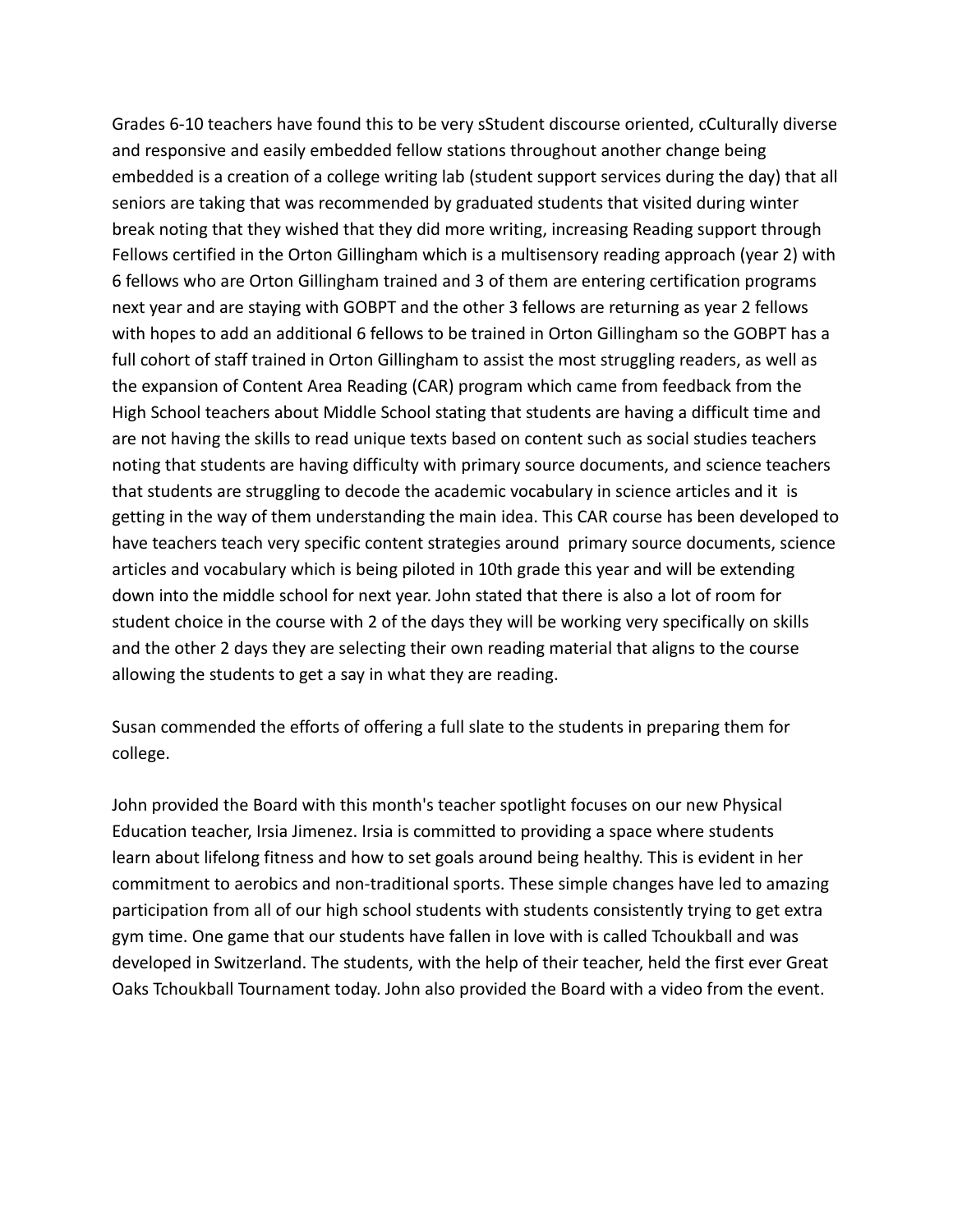### **Governance Committee Report - Susan Briggs**

Susan opened up the Governance report by inquiring about setting a date and time for the Board Retreat in July. John noted that Ayanna can assist in sending out a doodle to figure out what time works best for the Board. Susan noted with this date potentially being the 3rd week of July. Susan did note that the nominating committee will be working with the new potential board members.

Susan gave a shout out to John and Latoya for jumping in and getting everything taken care of with the state.

### **Finance Committee Report – Corey Sneed**

Corey opened the Finance report by going over the vendor approvals that have been vetted through the RFP Process for April: Lumos as well as another matter regarding annual resolutions. John introduced Lumos to the board which is a consumable SBAC preparation that is aligned with some of the changes to the SBAC as well as using Blueprint strategy. They are a new vendor for us however they have been around for a long time. Additional quotes were requested from 2 other vendors and Lumos was selected as their products aligned with what GOBPT was looking for as recommended by the Curriculum implementation specialists and they are the only vendor that can get the materials to us within the 2 week turnaround time and give our students 4-6 weeks of preparation with the Lumos materials prior to taking the SBAC test. Corey noted that the finance committee is in support of the Lumos vendor. Corey requested a motion for Lumos to be approved as a new vendor.. The motion was moved by Bob, seconded by Leticia. Vote passed unanimously.

Latoya brought to the Board's attention the that year over year that the National School Lunch Program requires that schools vote on the Healthy Food Certification and that there is very specific language that has to be read to the Board and then the Board would have to vote yes on this and then GOBPT would have to submit the minutes to the National School Lunch Program.

Latoya noted that the first motion is that 1. Required healthy food option vote for all BOEs The BOE must vote "yes" or "no" for implementing the healthy food option of C.G.S. Section 10-215f. The motion and board-approved meeting minutes must include the exact language below:

a. Motion language for healthy food option: Pursuant to C.G.S. Section 10-215f, the board of education or governing authority certifies that all food items offered for sale to students in the schools under its jurisdiction, and not exempted from the Connecticut Nutrition Standards published by the Connecticut State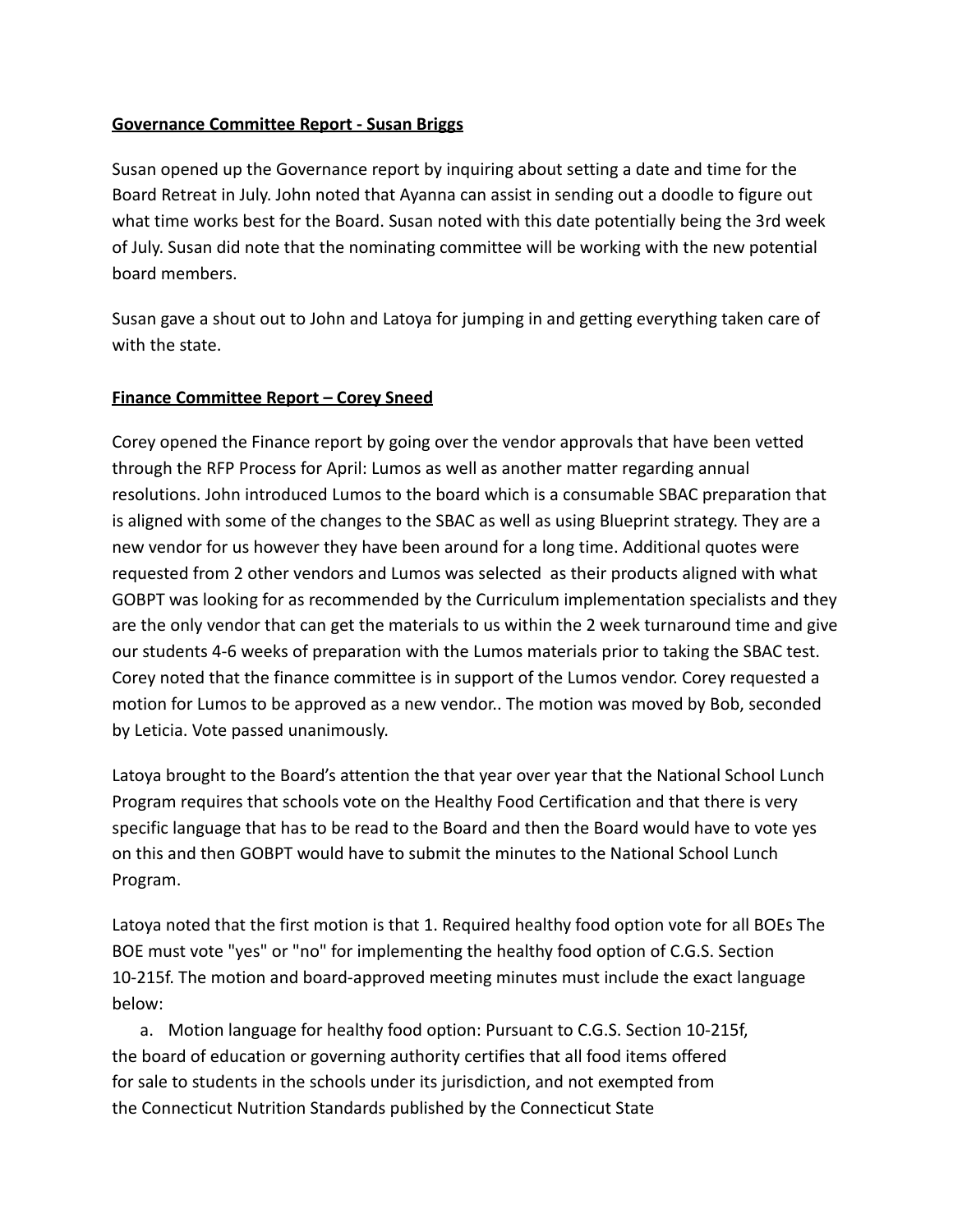Department of Education, will comply with the Connecticut Nutrition Standards during the period of July 1, 2022, through June 30, 2023. This certification shall include all food offered for sale to students separately from reimbursable meals at all times and from all sources, including but not limited to school stores, vending machines, school cafeterias, culinary programs, and any fundraising activities on school premises sponsored by the school or non-school organizations and groups.

Corey requested a motion to approve the above in its entirety. The motion was moved by Leticia, seconded by Bob. Vote passed unanimously.

Latoya noted that the second motion is that 2. If the BOE votes "yes" for implementing the healthy food option, the board-approved meeting minutes and motion must reflect a "yes" or "no" vote on the exact language below. Motion language for combined food and beverage exemptions:

a. The board of education or governing authority will allow the sale to students of food items that do not meet the Connecticut Nutrition Standards and beverages not listed in Section 10-221q of the Connecticut General Statutes provided that the following conditions are met: 1) the sale is in connection with Page 3 of 3 | Connecticut State Department of Education an event occurring after the end of the regular school day or on the weekend; 2) the sale is at the location of the event; and 3) the food and beverage items are not sold from a vending machine or school store. An "event" is an occurrence that involves more than just a regularly scheduled practice, meeting, or extracurricular activity. For example, soccer games, school plays, and interscholastic debates are events but soccer practices, play rehearsals, and debate team meetings are not. The "regular school day" is the period from midnight before to 30 minutes after the end of the official school day. "Location" means where the event is being held and must be the same place as the food and beverage sales.

Corey requested a motion to approve the above in its entirety. The motion was moved by Bob, seconded by Leticia. Vote passed unanimously.

Ben gave an update on our dashboard and noted the current cash balances through March. Ben noted that the school in general is in a strong position through three quarters of the year. Ben noted that the cash balance should be higher and that what happened was that the BOE funded the Great Oaks Foundation instead of Great Oaks Charter School Bridgeport and the funds have been moved in full to the Bridgeport schools account. Ben stated that the cash burn was on par with what was expected. Ben noted that the food account is low at this point because the meal claims have not come in for February and March. Corey inquired about if at the school level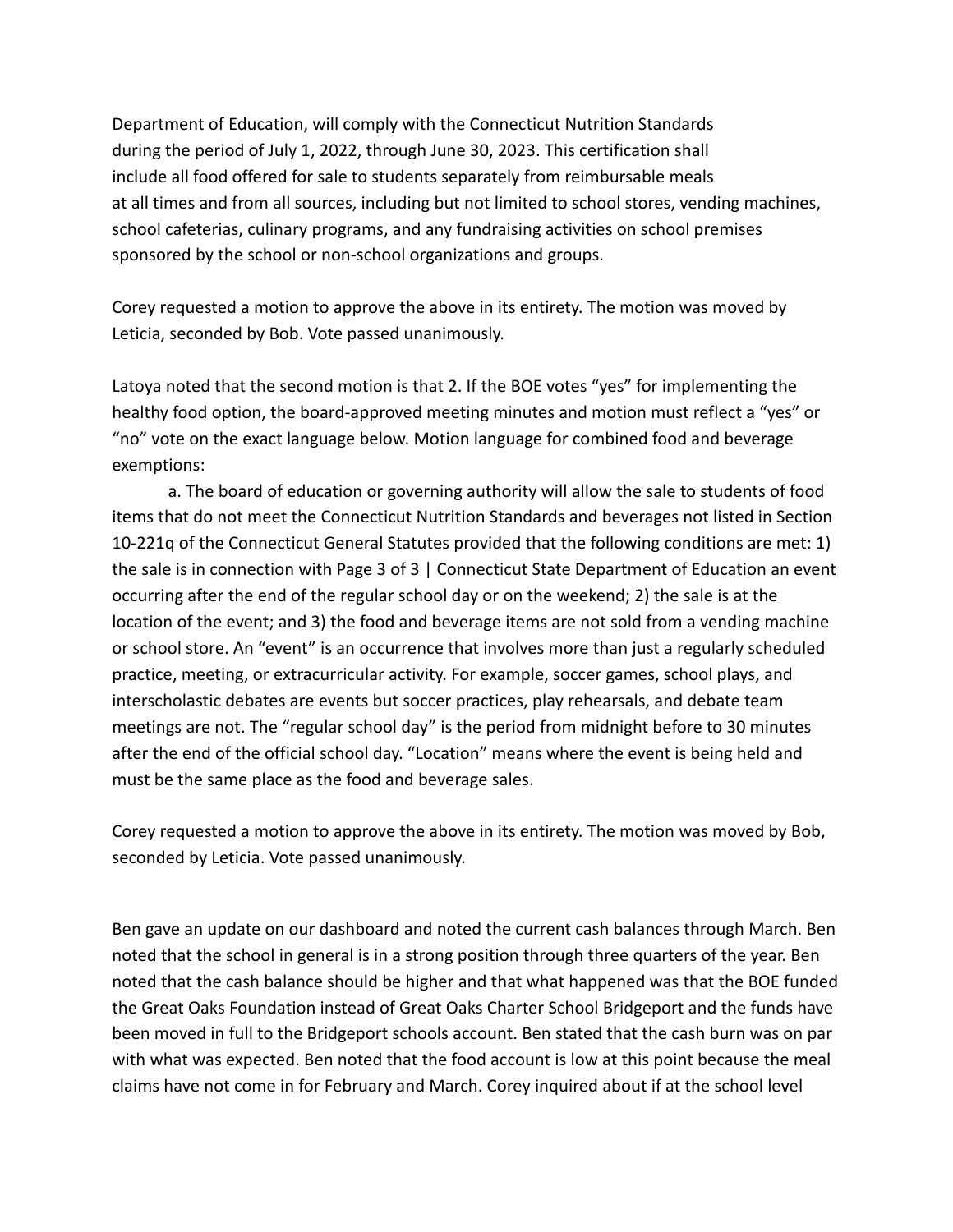there is a process in place to ensure that the claims are being inputted as soon as possible. Corey wanted to ensure that if the state is delaying in reimbursement that at least at the school level this is being addressed as soon as possible. Corey stated that what GOBPT does not want to have happen is for the account to run into a deficit and have to shift money from checking as it is intended to be completely separate on purpose and having to shift dollars means that it will have to be explained why in the audit and to put appropriate documentation with the reconciliation. Ben jumped in to state that the meal claim must be submitted 15 days after the end of the month and that information goes to the CSDE and Fionnuala Brown's office as well as the foundation and Ben's office should be notified so that it can be booked into revenue because once meal claims go in it can take 30-60 days to be funded. Latoya noted that February was late due to transitioning to a new food service manager.

Ben resumed the dashboard by highlighting that every month the loan to the foundation is being paid. Ben also noted the current position of the Bluehub loan and that the current position is remarkable. Corey also noted that they will be exploring the potential of satisfying the payment to Bluehub. Susan stated that this is a remarkable development and commended Ben and Corey on their efforts.

Ben noted that they need clarification from the state on the per pupil funding as funding was received for 648 students not the 651 students that GOBPT had on October 1, 2021 and Ben is waiting to hear back from the state on this. Ben went over the leeway in payroll with some of the money going into summer payroll for teachers. Ben noted that facilities is higher due to the estimated depreciation which will be fine tuned over the next couple of months, janitorial had additional staff hired to assist with the clean up during meals which wasn't budgeted for, and a lot of the maintenance contracts kicked in this year like HVAC and Elevators and as an unplanned against the budget expense and will be planned for in the FY 23 Budget with much greater clarity. Ben noted that the numbers are very healthy.

Ben went over the lease amendment which was signed by the landlord and has gone into effect exactly to which was discussed: monthly payments, 1% escalation starting in Year 3 which is this year and a payment only for this year. GOBPT is down 2% with a minimal hit and a huge help which increases the savings over the course of the Lease. Ben also noted that paying rent month to month as opposed to three months at a time.

Ben went over the Budget for FY 23 and the difference between FY 22. Ben noted that budget was built around careful spending where there are recurring cost with focusing very carefully on academics, school operations have increased and the increase is mainly in academic support and enrichment, facilities haven't changed much and that at the end GOBPT will be at a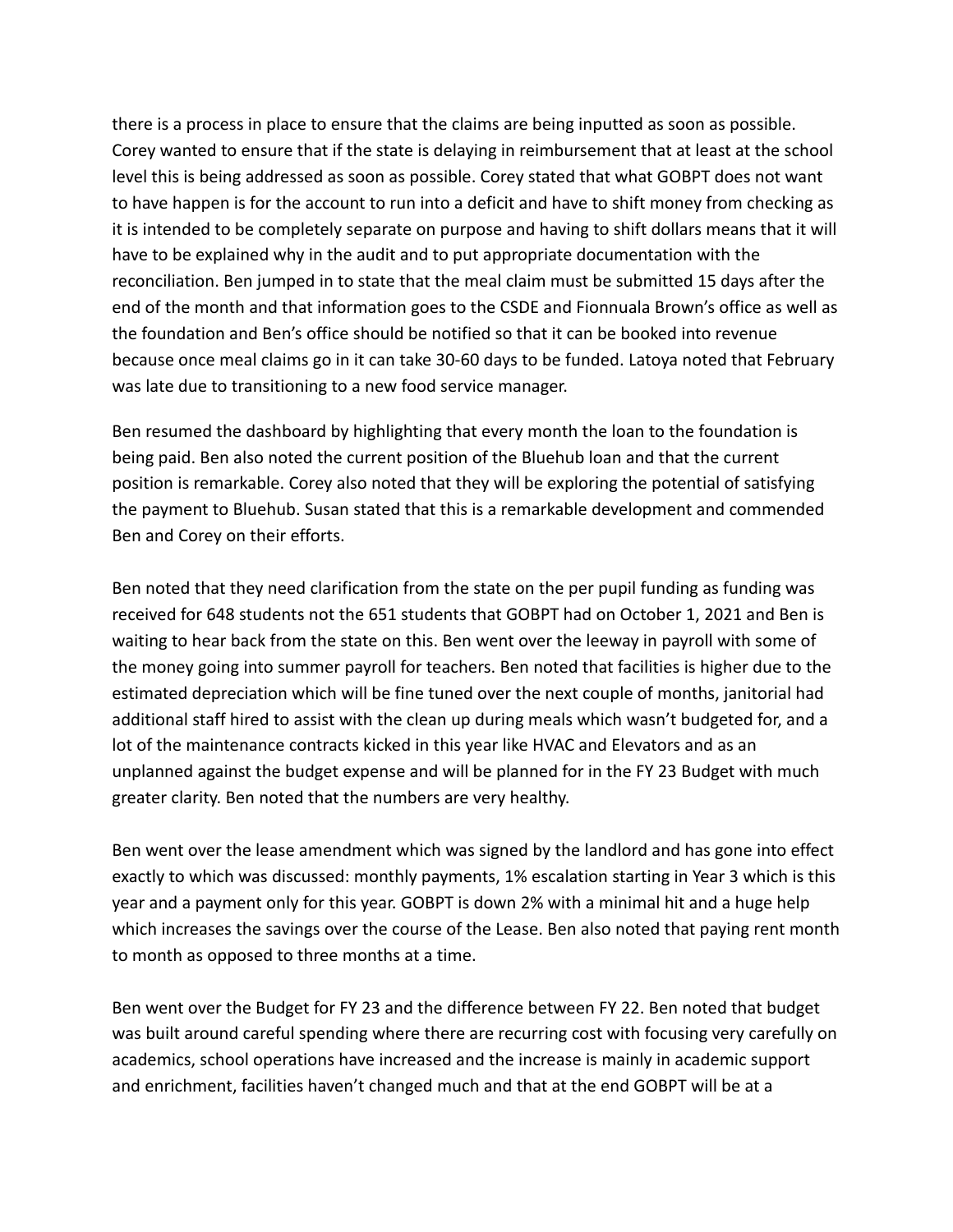breakeven point and that in this budget money has been factored in for the interest on the Bluehub loan. Ben informed the board that the revenue mainly comes from per pupil funding, the number of student enrolled in SPED as well as paraprofessionals, food service which has a separate budget in terms of meal claims coming in and costs going out, Title funds are place holders for what was expected for next year to be flat to next year and the ESSER funds that are being tapped into for completion of ESSER 2 and ESSER 3 as well, and lastly contributions. Corey mentioned the security grant which will be paid towards the Bluehub loan to which Ben replied that it will be a balance sheet transaction and it wont hit the profit and loss. Susan inquired about the amount and Ben noted that it is split between past expenses and future work and new projects. Ben noted that he put more detail than last year to show and give the board confidence that the plan that was put together by John and Lauren was focused on delivering very specific support to students and it is broken down into Middle School and High School.

Corey highlighted a point that Bob brought up of including the percentage of program usage in regards to administration salary. John noted that this is something that hasn't been included in past budgets and to keep in mind that GOBPT is a Middle and a High School and that is why this budget has been presented in a more district level view. John stated that this division of the budget also clearly shows and gives Chris and Denise the Heads of High School and Middle School more flexibility with finding teachers and discussing with John what salaries they can offer. John also stated that inflated salaries were put into consideration when determining this budget which puts the salary offers higher than they have been in the past; while also increasing the salaries of the teachers in the building so the GOBPT can maintain quality teachers.

Ben resumed discussing the non-personnel expenses by summarizing the key things: contracted services which are down due to projecting a lot more fellows. However, due to the teacher shortage they are expecting a fellow shortage. Ben noted that for operational expenses GOBPT has supplemental academics (summer school, extended school days, etc.) which is an addition to the budget as well as staff development having a big boost, and lastly a boost in student and staff recruitment. Facilities expenses haven't changed much due to clarity on what the costs will be for the upcoming school year. Fellow expenses fall in line as the lease hasn't changed there. Ben noted that there is a slight increase in expenses compared to the personnel side.

Corey requested a motion to approve the FY 23 Budget as presented by Ben. The motion was moved by Bob, seconded by Selena. Vote passed unanimously.